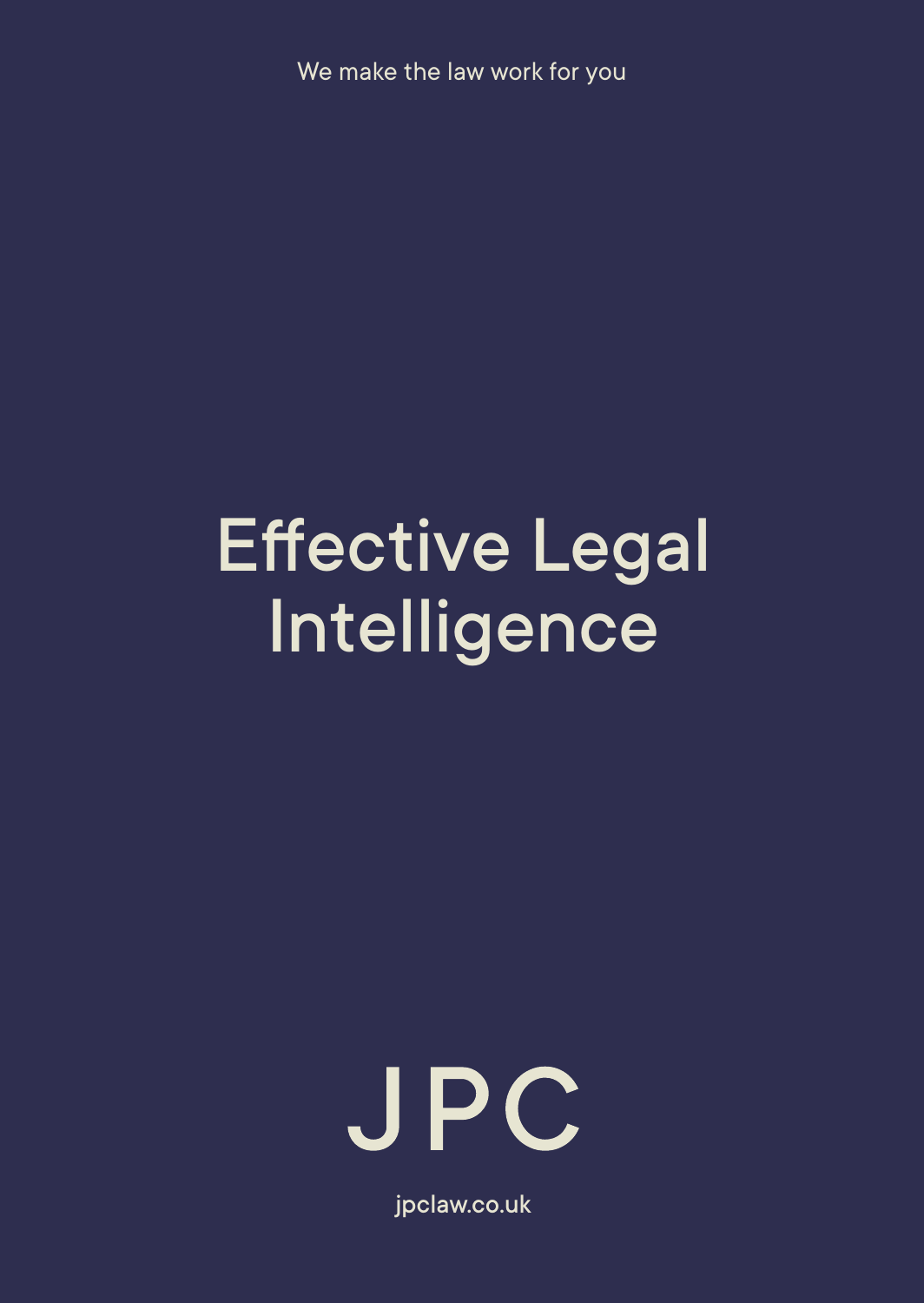## JPC is an award-winning commercial and private client practice.

Our innovative approach of 'success through unity' has served to build and maintain longstanding relationships with both international and UK-based clients.

Proactive rather than reactive, we bring together expertise from across our team, delivering tailored solutions to a broad client base.

We are proud of our people, who together create a diverse and driven team. We deal with all matters professionally, efficiently and effectively. We are fully committed to social responsibility and regularly support and engage with local charities and groups in our community.

JPC are members of the League of Lawyers and the International Association of Practising Lawyers.

Our mission is to work together across disciplines, achieving successful outcomes in an ever-evolving market through skilfully applied legal intelligence.

#### Business Immigration

Commercial Property

**Corporate** 

Dispute Resolution

Employment

Insolvency & Restructuring

International Law

Leasehold Enfranchisement

Private Client & Wealth Management

Residential Property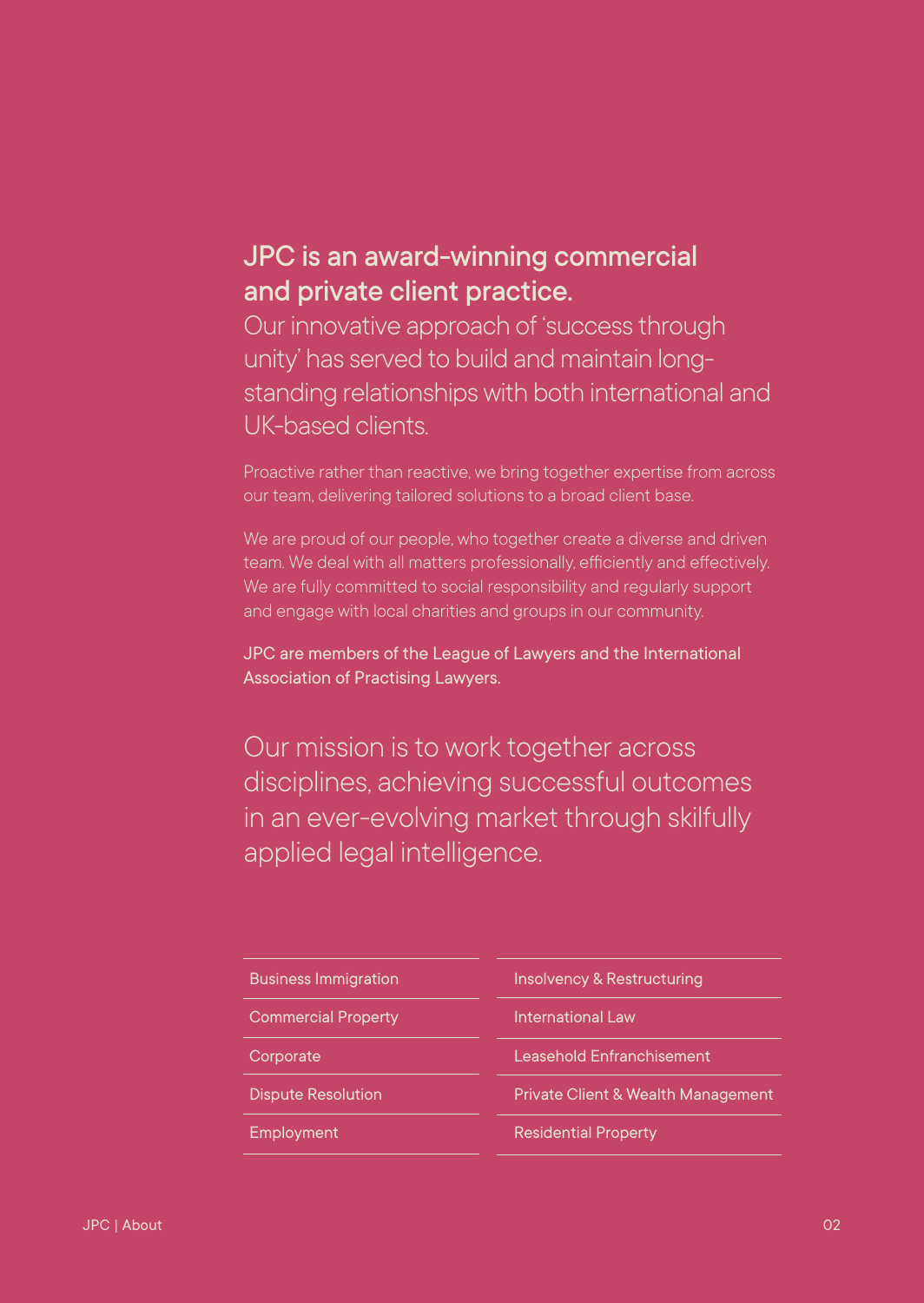## Intelligence–led legal services in six key practice areas

#### Business Immigration

Whether you are an entrepreneur starting a business in the UK, a global corporation transferring staff here or a family moving to the UK - JPC's Business Immigration Team make it their job to know everything there is to know about this evolving area of law

#### **Corporate**

Your business is our business – and JPC have some of the best corporate legal talent in the profession.

#### Dispute Resolution

JPC's Dispute Resolution team provide integrated and cost-sensitive solutions to both individual and corporate clients.

#### Employment

Employment law is constantly evolving, so we have created a dedicated employment team who make it their job to know everything there is to know about this fast moving area of law.

#### Private Client

Different stages of life bring different legal issues – and individual client matters remain at the centre of everything we do.

#### Real Estate

Property law is what we are known for – our team work at the cutting edge of the commercial and residential property sectors.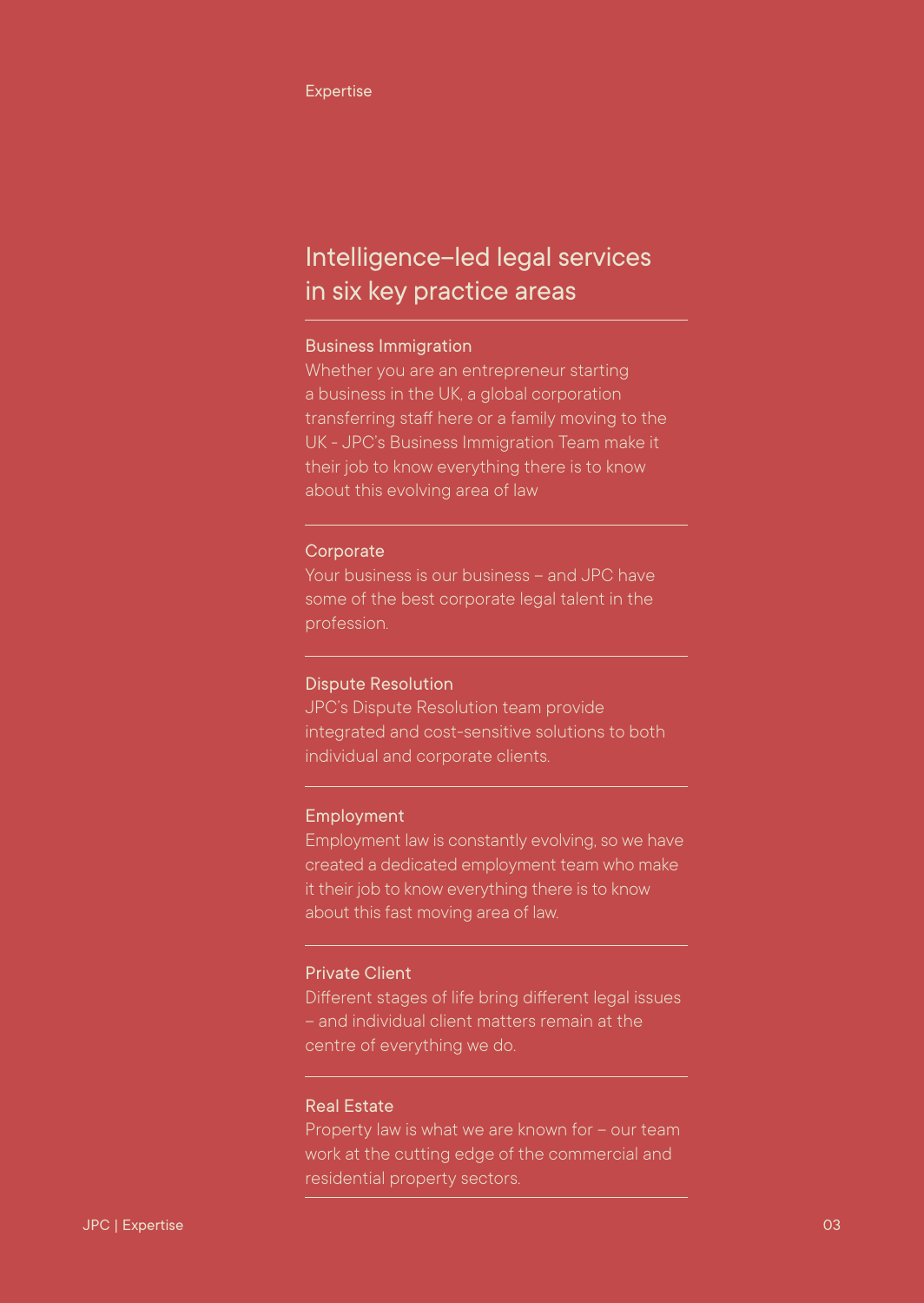## Our diverse team actively engage with our values and deal with every matter professionally, efficiently and respectfully.

Our team enjoy sharing and are driven to contribute to the whole firm to achieve the best possible client outcomes. We have nurtured a supportive and open-minded team which works collaboratively across our disciplines. Our team seek to learn from both your peers and clients to ensure they apply principles of creative and effective legal intelligence.

JPC is driven by three highly experienced partners who provide strong and supportive leadership.

Our people are the very heartbeat of JPC. They are humble in a dynamic and challenging environment.

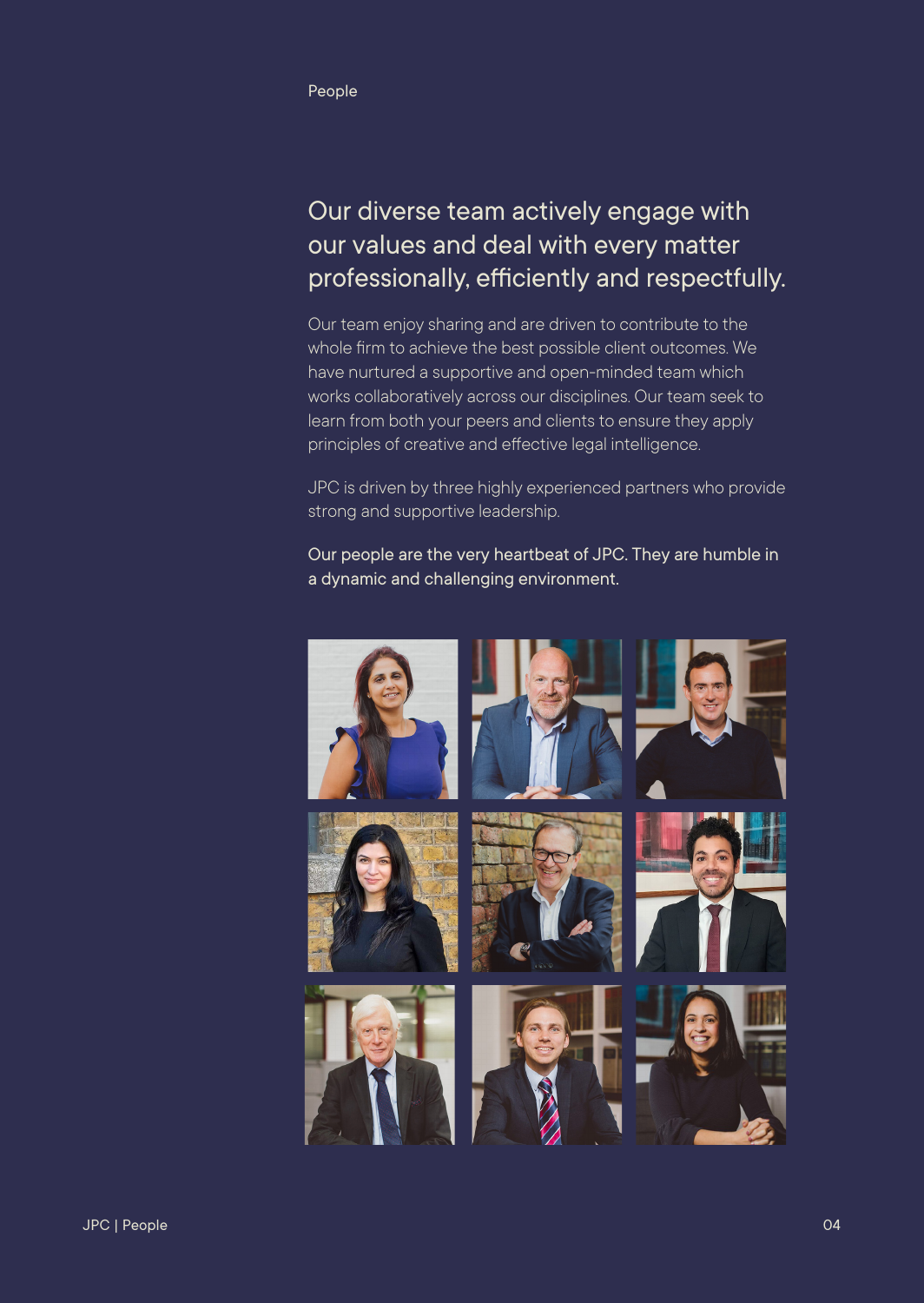"We would gladly refer clients to JPC. Their professional approach has meant our constant return to the firm. Any problematic scenarios have been clear and solution orientated. Their diligence and efficiency with any work we have given them has made us feel valued as customers within the firm."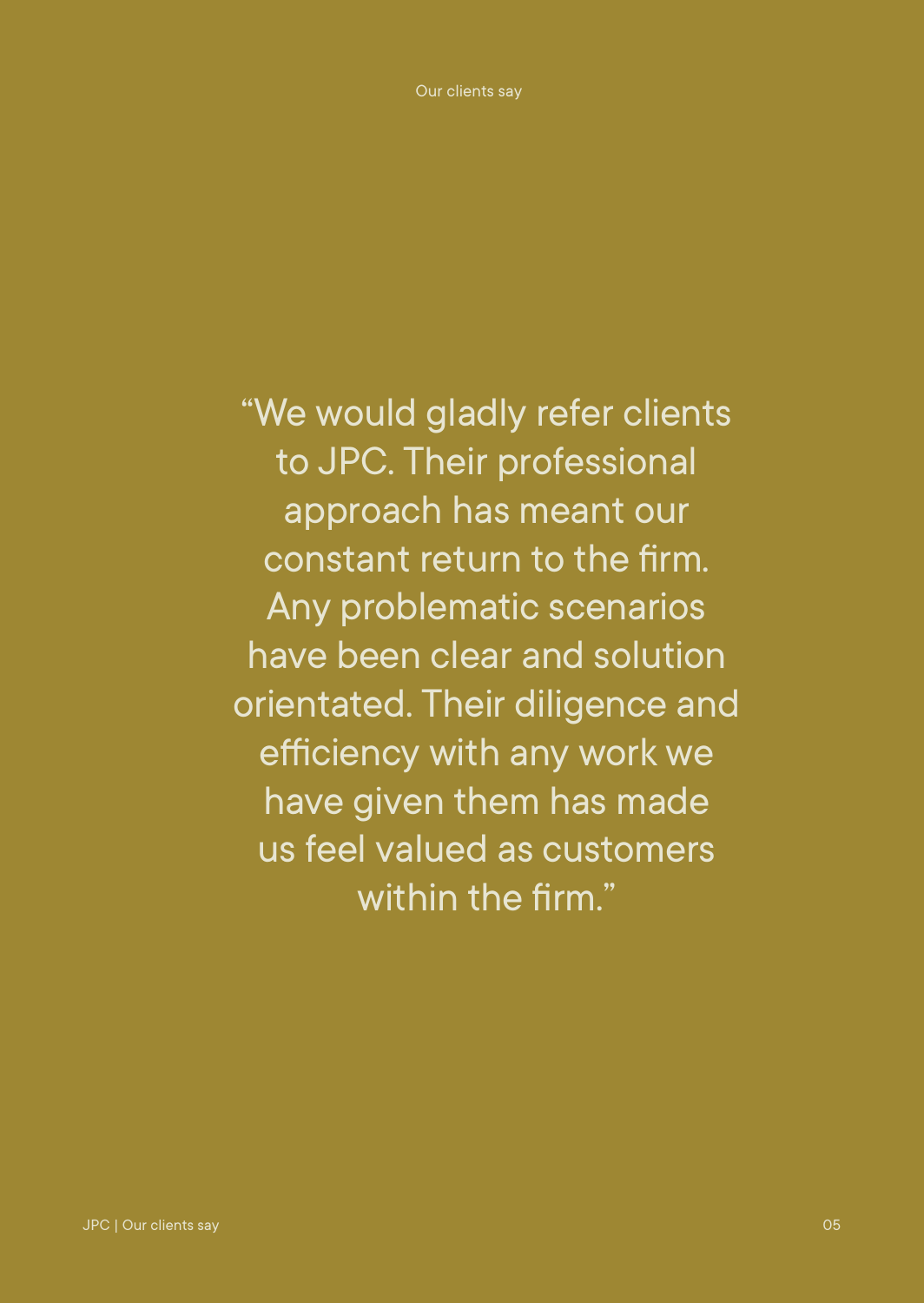Values

Our core values underpin the work we do at JPC, allowing us to provide the highest standards of service for all our stakeholders.

#### We believe in:

#### Hard work

We know we are only as good as the effort we put in, and we are driven to work as hard as we can to get the results our clients want.

#### Humanity

We see our clients as people first and foremost. We bring humility to our work, bridging the gap between complex law and the clients we serve.

#### Expertise

We employ experts with a depth of legal knowledge that encourages confidence in everyone who engages with us.

#### Leading

We strive to be industry leaders, contributing to and developing the profession as a whole.

#### Creation

We face challenges with a creative mindset. We look for solutions where others may give up.

#### **Collaboration**

We draw upon the strengths of the team, finding crossdiscipline solutions for our clients. We encourage sharing and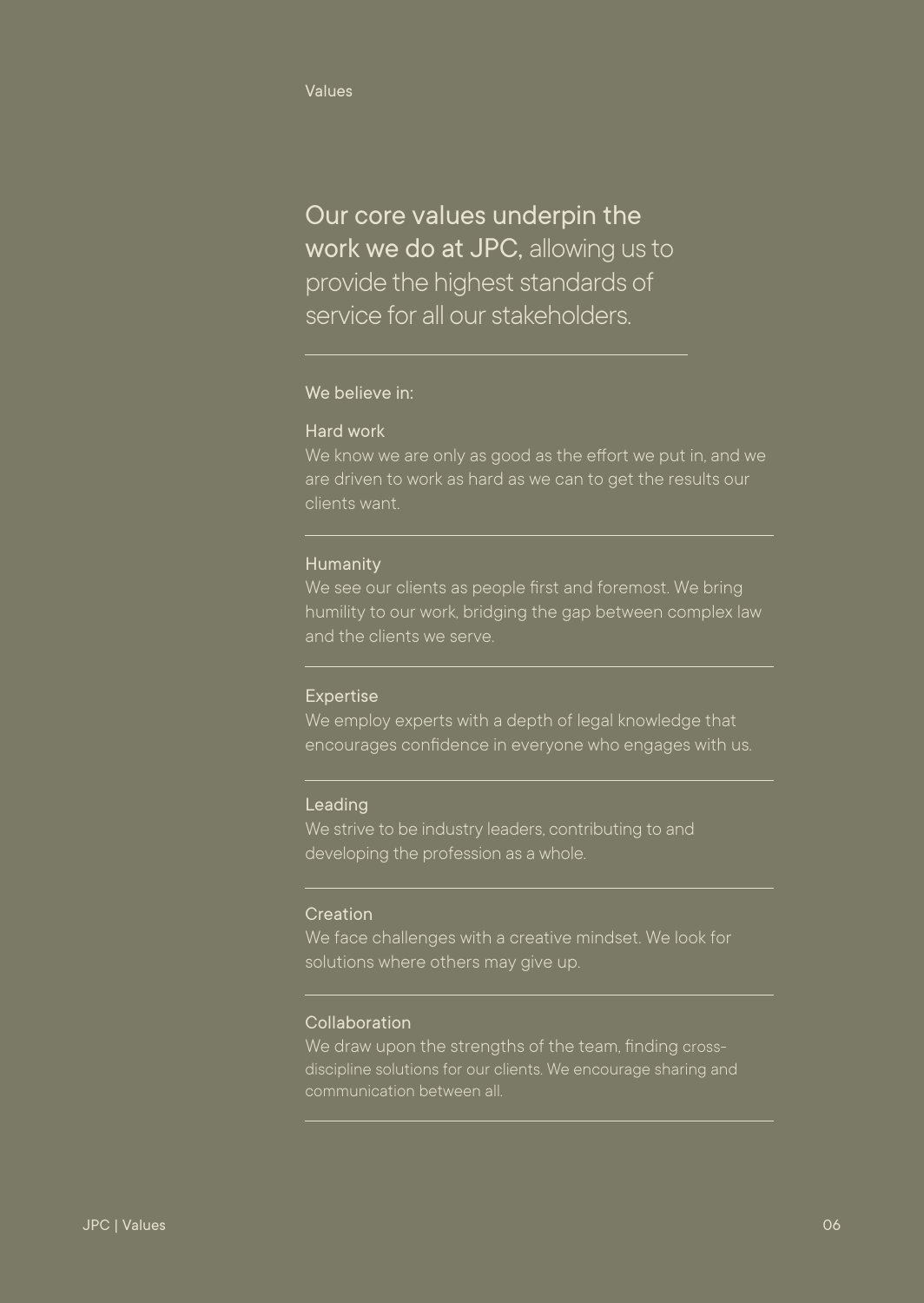### Evolving to offer a full range of legal services.

JPC is the product of a merger between Porter Crossick and the Private Client, Litigation and Trust and Probate departments of Roiter Zucker. Further expansion continued in 2009 when we were joined by the practice of Sherman Phillips.

In 2018, our expansion continued, with the acquisition of a central London practice 'Terence St J Millett' and in doing so increased our team in both residential and commercial real estate law.

Today, JPC operates from two key locations. You will find our head office based in a historic building (a former Victorian omnibus premises) in North London, and our Central London office in stunning South Kensington.